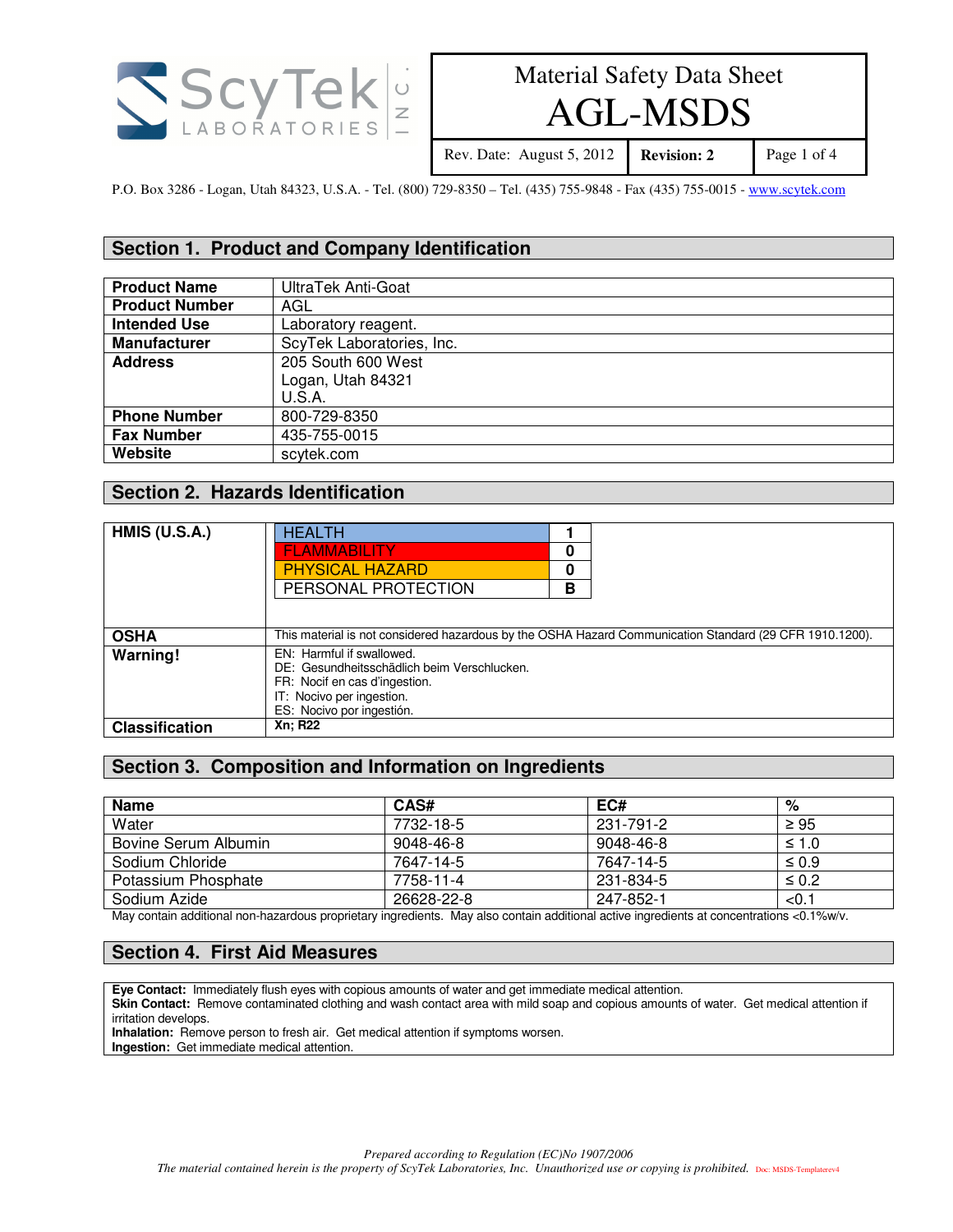

# AGL-MSDS

Rev. Date: August 5, 2012 **Revision: 2** Page 2 of 4

P.O. Box 3286 - Logan, Utah 84323, U.S.A. - Tel. (800) 729-8350 – Tel. (435) 755-9848 - Fax (435) 755-0015 - www.scytek.com

### **Section 5. Fire Fighting Measures**

| <b>Extinguishing Media</b> | Extinguish fire using water spray, carbon dioxide, chemical foam, or dry chemical.                                 |
|----------------------------|--------------------------------------------------------------------------------------------------------------------|
| <b>Unusual Fire and</b>    | No unusual fire or explosion hazards expected.                                                                     |
| <b>Explosion Hazards</b>   |                                                                                                                    |
| <b>General Information</b> | As with any fire, wear personal protection equipment, including a self-contained breathing apparatus<br>(S.C.B.A.) |

#### **Section 6. Accidental Release Measures**

Wear chemical resistant clothing, gloves, and eye protection. Wear NIOSH/MSHA approved breathing apparatus. Keep material away from heat, flame, ignition sources, and reactive materials. Wipe up or absorb spill using inert absorbent and place in a suitable waste container for disposal.

Keep out of drains, sewers and waterways.

# **Section 7. Handling and Storage**

Avoid contact with skin and eyes. Wash thoroughly after handling. Store in well ventilated area. Keep container tightly closed. Avoid breathing vapor. Store at 2-8°C.

### **Section 8. Exposure Controls / Personal Protection**

| <b>Exposure Limits</b>      | N/A                                                                                                     |
|-----------------------------|---------------------------------------------------------------------------------------------------------|
| <b>Personal Protection</b>  | Chemical resistant gloves are required.                                                                 |
|                             | Safety glasses or goggles are required.                                                                 |
|                             | Avoid breathing vapor.                                                                                  |
| <b>Engineering Controls</b> | Provide mechanical exhaust ventilation or other engineering controls to keep airborne concentrations of |
|                             | vapors below their respective threshold limits.                                                         |

# **Section 9. Physical and Chemical Properties**

| <b>Physical State</b>       | Liquid.       |
|-----------------------------|---------------|
| Color                       | Yellow.       |
| Odor                        | Odorless.     |
| pH                          | $7.4 \pm 0.2$ |
| <b>Molecular Weight</b>     | N/A           |
| <b>Vapor Pressure</b>       | N/A           |
| <b>Vapor Density</b>        | N/A           |
| <b>Evaporation Rate</b>     | N/A           |
| <b>Viscosity</b>            | N/A           |
| <b>Boiling Point</b>        | N/A           |
| <b>Freezing Point</b>       | N/A           |
| <b>Melting Point</b>        | N/A           |
| <b>Solubility</b>           | N/A           |
| <b>Solubility in Water</b>  | Soluble       |
| <b>Flash Point</b>          | N/A           |
| <b>Explosion Limits (%)</b> | N/A           |

*Prepared according to Regulation (EC)No 1907/2006* 

*The material contained herein is the property of ScyTek Laboratories, Inc. Unauthorized use or copying is prohibited.* Doc: MSDS-Templaterev4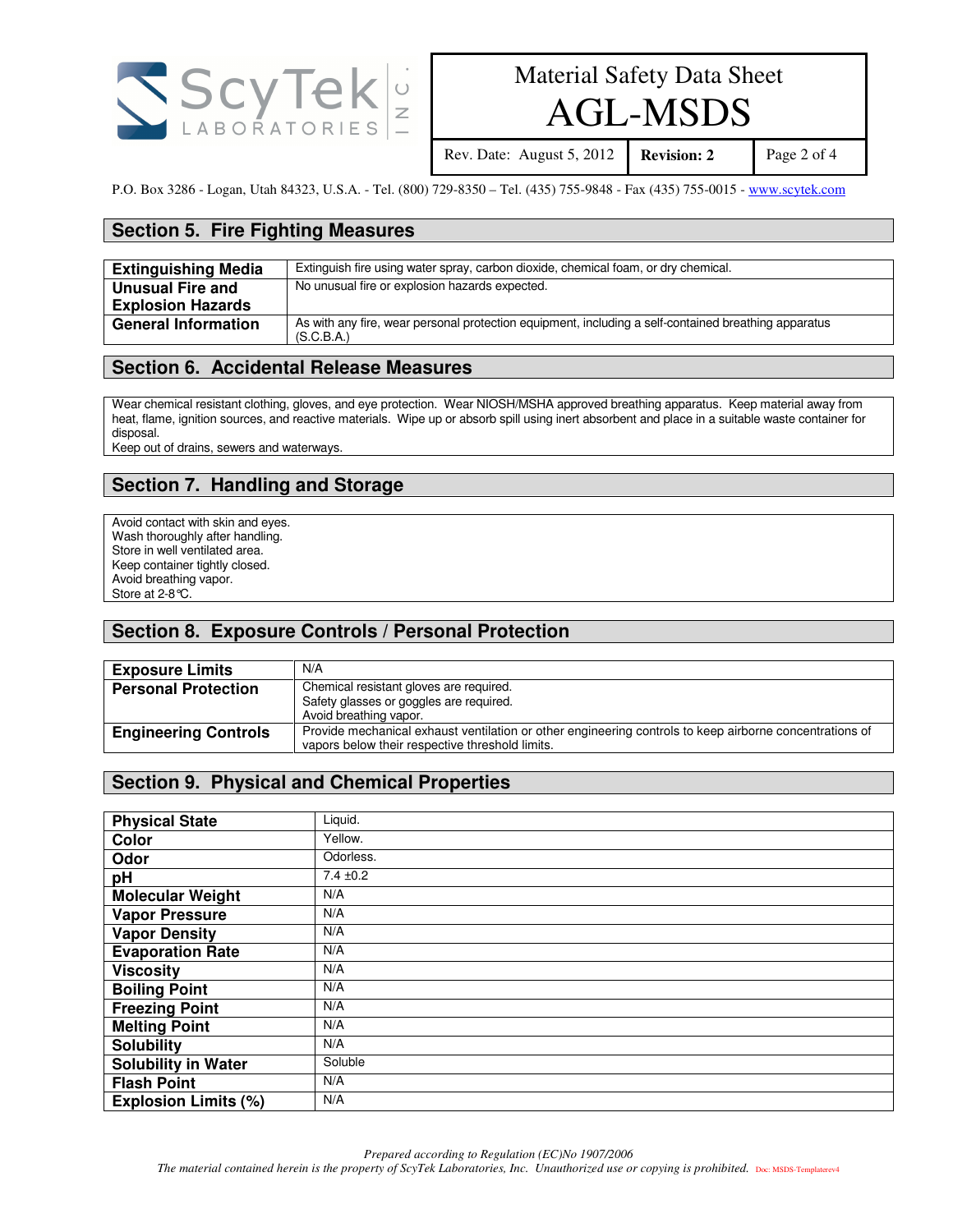

# AGL-MSDS

Rev. Date: August 5, 2012 **Revision: 2** Page 3 of 4

P.O. Box 3286 - Logan, Utah 84323, U.S.A. - Tel. (800) 729-8350 – Tel. (435) 755-9848 - Fax (435) 755-0015 - www.scytek.com

### **Section 10. Stability and Reactivity**

| <b>Chemical Stability</b>       | Stable under normal temperatures and pressures.                                             |
|---------------------------------|---------------------------------------------------------------------------------------------|
| <b>Conditions to Avoid</b>      | Avoid contact with copper or lead plumbing. Flush plumbing with large amounts of water.     |
|                                 | Fire, static electricity, direct sunlight.                                                  |
| <b>Incompatible Materials</b>   | Strong acids, bases and oxidizers.                                                          |
| <b>Hazardous</b>                | May produce toxic fumes of carbon oxides, phosphorus oxides, and nitrogen oxides under fire |
| <b>Decomposition Materials</b>  | conditions.                                                                                 |
| <b>Hazardous Polymerization</b> | Not reported.                                                                               |

# **Section 11. Toxicological Information**

| <b>Routes of Entry</b>     | Dermal contact. Eye contact. Inhalation. Ingestion.                                                                                               |
|----------------------------|---------------------------------------------------------------------------------------------------------------------------------------------------|
| <b>Acute Toxicity</b>      | Eye Contact: May cause irritation and redness.                                                                                                    |
|                            | Skin Contact: May irritate skin.                                                                                                                  |
|                            | <b>Ingestion:</b> May irritate gastrointestinal system.                                                                                           |
|                            | Inhalation: May irritate respiratory tract.                                                                                                       |
| <b>Chronic toxicity</b>    | Eye Contact: Unknown.                                                                                                                             |
|                            | <b>Skin Contact: Unknown.</b>                                                                                                                     |
|                            | <b>Ingestion: Unknown.</b>                                                                                                                        |
|                            | <b>Inhalation: Unknown.</b>                                                                                                                       |
| <b>Toxicity to Animals</b> | Not Available.                                                                                                                                    |
| <b>Special Remarks</b>     | This product contains Sodium Azide (<0.1%) as a preservative. While not considered hazardous at<br>this level, use care in handling and disposal. |

### **Section 12. Ecological Information**

| <b>Ecotoxicity</b>               | No relevant studies identified.                                                                                                                                                           |
|----------------------------------|-------------------------------------------------------------------------------------------------------------------------------------------------------------------------------------------|
| <b>Mobility</b>                  | No relevant studies identified.                                                                                                                                                           |
| <b>Bio-accumulation</b>          | No relevant studies identified.                                                                                                                                                           |
| <b>Persistence/Degradability</b> | No relevant studies identified.                                                                                                                                                           |
| <b>Additional Remarks</b>        | This product contains Sodium Azide (<0.1%) as a preservative. While not considered hazardous at<br>this level, use care in handling and disposal.<br>May be harmful to aquatic organisms. |

### **Section 13. Disposal Considerations**

Observe all federal, state and local environmental regulations.

#### **Section 14. Transport Information**

| <b>DOT CRF 172.101 Data</b> | Not a DOT controlled material (United States). |
|-----------------------------|------------------------------------------------|
| <b>UN Shipping Name</b>     | N/A                                            |
| <b>UN Number</b>            | N/A                                            |
| <b>UN Class</b>             | N/A                                            |
| <b>UN Packing Group</b>     | N/A                                            |
| <b>Special Provisions</b>   | None.                                          |
| <b>Canada TDG</b>           | Not regulated.                                 |